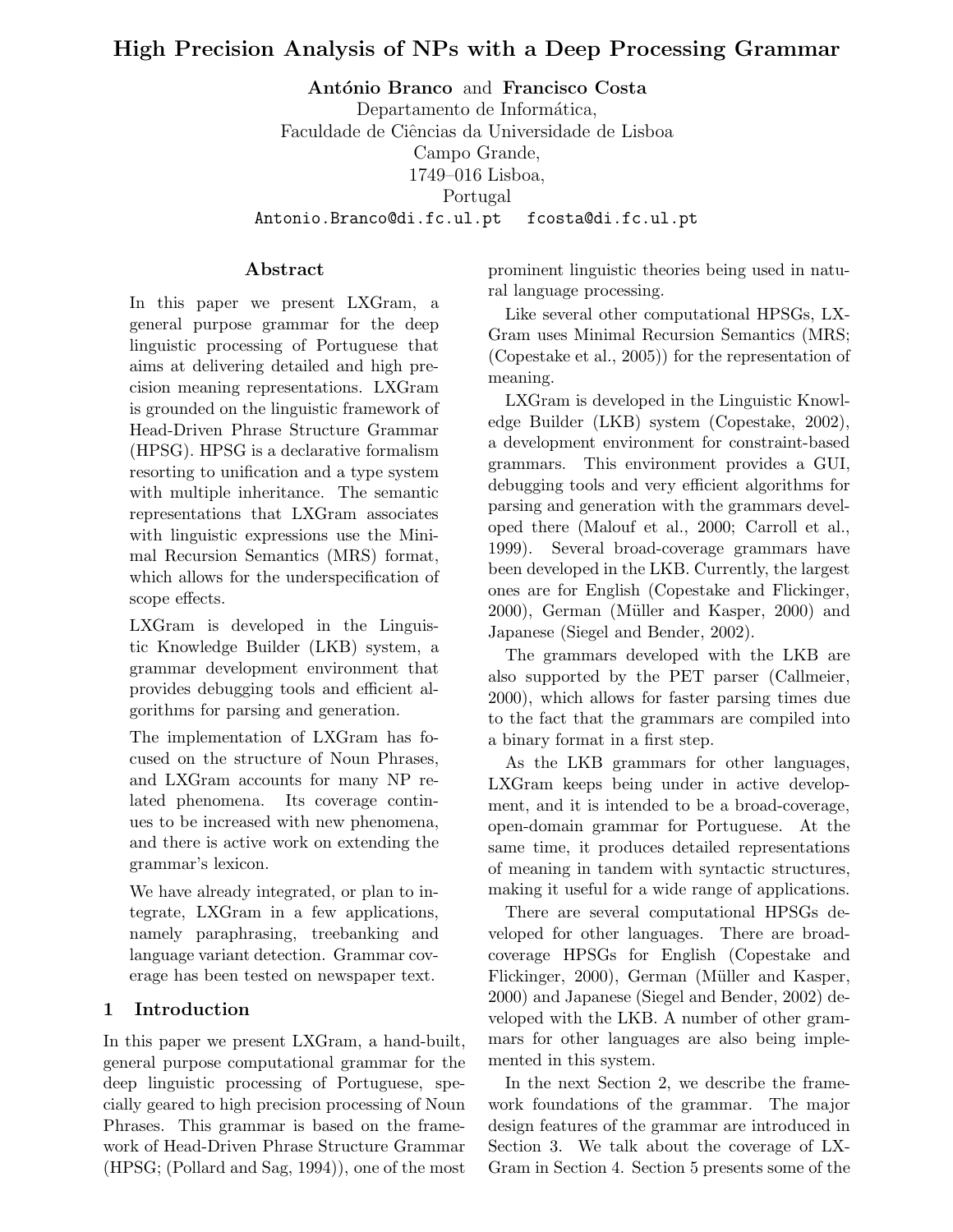phenomena treated within the NP domain and shows examples of implemented analyses relating to NP syntax and semantics. In Section 6, results on the performance of the grammar are reported, and in Section 7, we discuss applications where the grammar is or is being integrated. Finally, the paper closes with concluding remarks in Section 8.

### 2 Foundations

LXGram adopts the HPSG framework, a popular linguistic theory with a large body of literature covering many natural language phenomena. These insights can be directly incorporated in the implementation of a computational grammar.

### 2.1 HPSG

HPSG resorts to a declarative formalism to model linguistic data. It employs a type system (supporting multiple inheritance) and typed feature structures (recursive data structures defining "has-a" relations) in order to describe the properties of linguistic objects (words, phrases, rules). Unification of types and feature structures is central to HPSG, used to ensure that the various elements have compatible properties.

For instance, the fact that a transitive verb, like the Portuguese verb "assustar" (to scare), takes a noun phrase (NP) as its complement is captured in HPSG by defining a lexical type for transitive verbs, say *transitive-verb-lex(eme)*, with constraints like the following (among others), presented in the Attribute-Value Matrix (AVM) format that is widely employed in HPSG:



The NP complement of the verb is represented in this AVM as the value of the attribute comps. This attribute takes a list as its value (indicated by the angle brackets). In this case the sole element of this list describes an object with a head feature of the type noun and empty complements (the attribute comps) and specifier (the feature spr) (i.e. they have been saturated at the point where the verb combines with this element), which is the HPSG description of an NP.

#### 2.2 MRS

Minimal Recursion Semantics is used as the format of semantic representations that LXGram associates with expressions from Portuguese.



Figure 1: MRS for the sentence "Todas as equipas podem vencer" (all teams can win)

MRS has several properties that are interesting for applications. A relevant one is the use of pointers to represent scope effects that are handled via recursion in traditional formal semantics. This use of pointers (called handles) allows for the underspecification of scope relations, which avoids listing all scope possibilities for ambiguous sentences (although they can still be computed on demand with the LKB machinery). This is a useful property: scope does not need to be resolved in all applications (e.g. machine translation does not require it), but at the same time scoped formulas can be obtained on demand if required (e.g. for automated inference).

We provide an example MRS representation derived for the sentence "todas as equipas podem vencer" (all teams can win) in Fig. 1. This MRS describes the two following scoped formulas, where the predicate  $\text{Id}_Q$  stands for a universal quantifier:

- $\text{\texttt{todo-q}}(x_6, \text{\texttt{equipa-n}}(x_6), \text{\texttt{poder-v}}(e_2, \text{\texttt{vencer-v}}(e_{11}, x_6)))$
- poder  $v(e_2, todo q(x_6, equipa_n(x_6), vencer_v(e_{11}, x_6)))$

The first reading is the one that says that each team has a chance to win, while the second reading says that it is possible for there to be a situation in which all teams win (false assuming common sense knowledge). A single MRS representation is obtained for these two readings by instantiating the ARG1 feature of the relation  $poder_v$  $(can)$  with the handle  $hg$ , which is related to the handle  $h_{10}$  labeling the relation vencer v (win) via a qeq relation (equality modulo intervening quantifiers). This is the way of saying that these two handles are the same (first reading) or that there is an intervening generalized quantifier relation (second reading).

Semantic representations abstract from many grammatical and superficial details of language, like word order, syntactic structure and morphology. As such, they are very similar across different natural languages (modulo predicate names).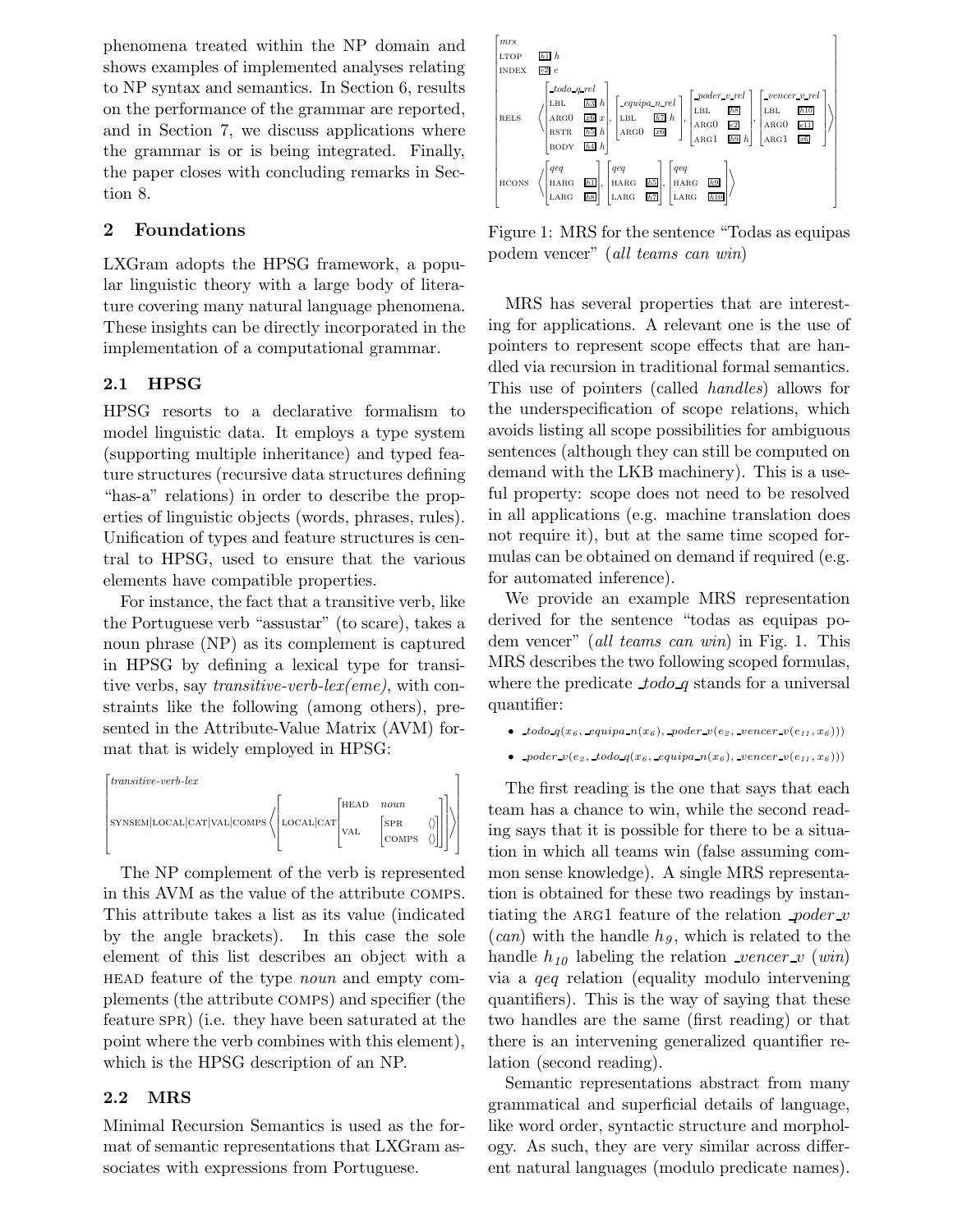This is also true of MRS. Furthermore, semantic representations hide grammar implementation. As such, they are the preferred grammar's interface for applications, that do not need any knowledge of the grammatical properties of Portuguese and may not need to look at syntactic analysis.

The MRS format is also used with several other computational HPSGs, for other languages. Several applications (e.g. Machine Translation) have been used with other HPSGs that communicate with these grammars via the MRSs (Bond et al., 2004). These applications can be easily integrated with grammars for different languages that also use MRS: they are almost completely language independent.

## 3 Design Features

Given the foundational options, LXGram adheres to a number of important design features.

## Bidirectionality

LXGram is bidirectional. The formalism employed is completely declarative. It can be used for parsing (yielding syntactic analyses and semantic representations from natural language input) and also for generation (yielding natural language from meaning representations). As such it can be useful for a wide range of applications.

### Precision

LXGram aims at high precision of linguistic processing. Modulo bugs, the grammar cannot parse ungrammatical input. Although this feature may have a negative impact on robustness, it is an important aspect of the grammar when it is used for generation, as it means it is not possible to generate ungrammatical strings.<sup>1</sup> It is indeed possible to mark some rules and some lexical entries to only be used for parsing and not for generation. In the configuration files for the LKB one can list these rules and lexical items. We are currently using this feature in order to be able to parse input that is not ungrammatical but is marked with respect to register, but preventing the grammar from generating such strings.

Importantly, the fact that it cannot parse ungrammatical input also means that the grammar will not produce impossible analyses for grammatical sentences.

### Broad Coverage

LXGram development is aimed at a broad coverage. We also seek to make LXGram neutral with respect to regional variation as much as possible. Currently, the grammar accommodates both European Portuguese and Brazilian Portuguese. Aspects of variation that are accounted for include lexical differences (merely affecting spelling or more substantial ones) as well as syntactic discrepancies (e.g. definite articles before possessives, word order between clitic pronouns and the verb).

## Efficiency

The processors on which LXGram runs (LKB, PET) are very efficient. In addition, there are grammar engineering techniques that improve efficiency (e.g. (Flickinger, 2000)) that are also exploited in our implementation.

## Robustness

The LKB and PET systems provide several ways to combine a grammar with the output of shallow tools, like part-of-speech taggers. Such integration can improve grammar coverage, as the grammar needs information about all words in the input, and some words may be missing in the grammar's lexicon. We have successfully combined LXGram with a part-of-speech tagger and a morphological analyzer (more in Section 6). The grammar code includes mappings from the input format (XML) to the feature structures that are manipulated by the grammar.

## Availability

A version of LXGram is publicly available at http://nlxgroup.di.fc.ul.pt/lxgram.

LXGram can be used by applications without any knowledge of the grammar's implementation or internal workings. The LKB allows for applications to communicate with the grammar via sockets, accepting parser input in XML or raw text and returning semantic representations in XML, for which a DTD is available. It is also possible to automatically produce a list of all the predicates known by the grammar together with their arity and argument types (from the lexicon and syntax rules), that can be manually annotated with comments and examples. The predicates corresponding to lexical items are however quite transparent once the naming conventions that are used are explained.

<sup>&</sup>lt;sup>1</sup>We believe that dealing with ill-formed input is best done via other means (rather than let the grammar overgenerate so it can parse more), like partial parsing or the integration with/falling back to other tools.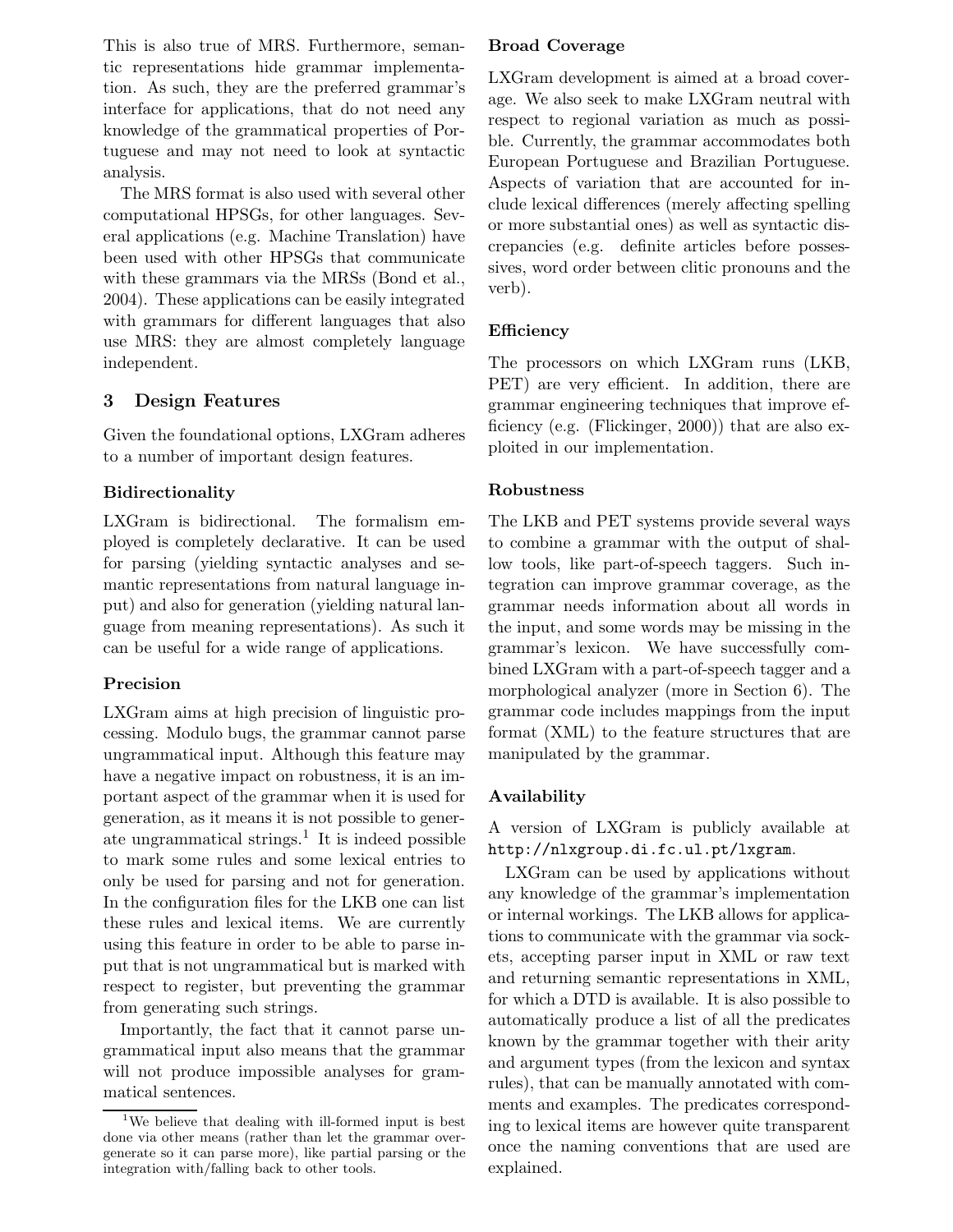### 4 Coverage

### 4.1 Lexical Coverage

When one is using a lexicalist framework like HPSG, lexical coverage is a key issue because all tokens in the input should be known by the grammar in order for the grammar to produce a parse. Furthermore, the amount of information included in the lexicon that is used by an HPSG is very large. Part-of-speech and morphological information is not sufficient. For the correct assignment of semantic representations, subcategorization frames as well as other information pertaining to semantics must be correctly associated with every lexical item, something that cannot be known with sufficient quality by just using shallower tools, like part-of-speech taggers.

In LXGram a hand-crafted lexicon containing several hundreds of nouns, adjectives and verbs was developed. However, the manual creation of lexica with this amount of information is time consuming and error prone. We are exploring methods to alleviate this problem. An option is to combine the grammar with shallower tools in order to have access to some of the information needed and assume default values for the information that cannot be obtained this way. We have already integrated the grammar with a set of shallow tools (a part-of-speech tagger, a lemmatizer and a morphological analyzer) in order to guess information about unknown words. Preliminary results indicate an increase in coverage on unrestricted newspaper text from 2% to 13%. Although this approach cannot guarantee correct semantic representations (or even syntactic trees, since subcategorization frames constrain syntactic structure), it can be useful in applications that only require some restricted amount of linguistic information.

### 4.2 Overall Grammatical Coverage

In order to get a quantitative overview of the grammar, it can be characterized as follows:

- 24484 lines of code, including comments and excluding the lexicon;
- 53 syntax rules;
- 40 lexical rules, mostly inflectional;
- 3154 total types;
- 414 types for lexical items;
- 2718 hand-built lexical entries.

For a qualitative overview, these are the linguistic phenomena covered so far:

- Declarative sentences
- Yes-no questions e.g.: "Portanto o Estado tem um gosto?" (So does the State have preferences?)
- Imperative sentences e.g.: "Dá-me um desses bolos." (Give me one of those cakes)
- Some subcategorization frames of verbs, nouns and adjectives e.g.: "a Polónia empatou com a França" (Poland tied with France); "eu já *disse* que *pode ser* um dos mais baratos" (I told you already that it can be one of the cheapest); "filho de um professor dos arredores de Viena" (son of a teacher from the outskirts of Vienna)
- Comparative constructions e.g.: "a vida  $\acute{e}$  maior *do que* o cinema" (life is larger than cinema)
- Noun phrase structure, including determiners, possessives, cardinal and ordinal numerals, prepositional phrases, adjectives, etc. (examples in the next section)
- Modification of verbal projections by prepositional and adverbial phrases e.g.: "No  $CAPC$  termina hoje a exposição" (the exhibit ends *today at CAPC*);
- Relative clauses e.g.: "sete outros suspeitos que a polícia ainda procura" (seven other suspects that the police are still looking for)
- Null subjects and objects e.g.: "Saímos" depois do jantar." ((We) left after dinner); "Podemos comer lá perto." (We can eat near there)
- Floated Quantifiers e.g.: "os índices subiram todos" (the indices have all gone up)

The development of the grammar is going on and this grammar is getting its coverage increased with important phenomena that are missing. In particular, for the near future, we are working towards including more subcategorization frames for verbs, nouns and adjectives, and implementing wh-questions, coordination and adverbial subordination.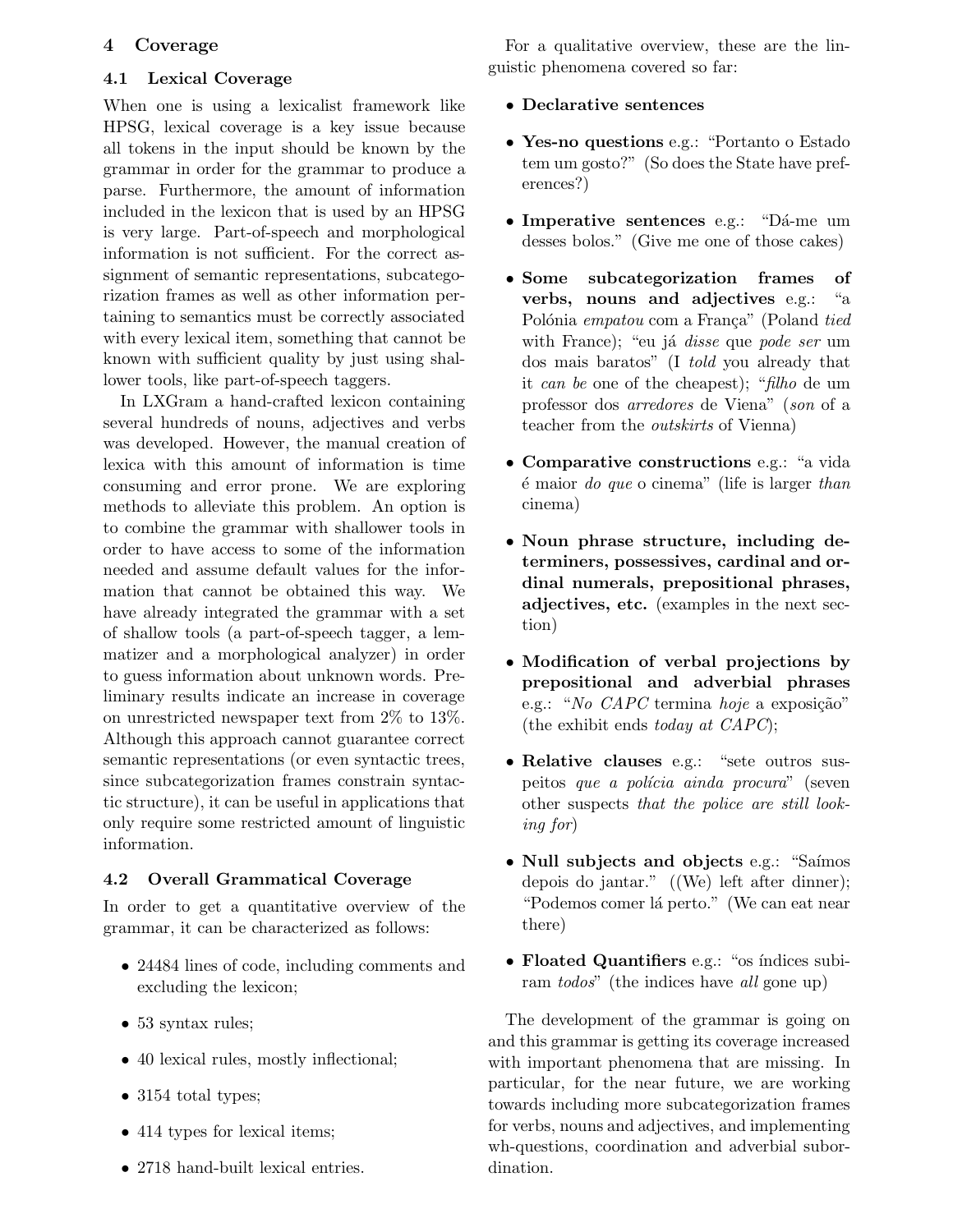### 5 Noun Phrases

A special design feature of LXGram is that it includes a comprehensive implementation of Portuguese Noun Phrase structure, covering:

- Bare noun phrases (i.e. NPs lacking a determiner) e.g.: "boa gestão" (good management); "imagens da bancada" (images of the seats)
- Determiners and predeterminers e.g.: "esta sua última produção" (this last production of his); "todos estes problemas" (all these problems); "todos os partidos políticos" (all the political parties), "aquele tempo todo" (all that time)
- Word order constraints among NP elements e.g.: "as duas primeiras instituições" (the two first institutions); "os primeiros sete meses deste ano" (the first seven months of this year); "sete outros suspeitos que a polícia ainda procura" (seven other suspects that the police are still looking for); "os outros três membros do conselho" (the other three members of the council); "os seus dois primeiros anos polémicos na Casa Branca" (his first two polemic years in the White House); "o primeiro grande conflito que aportava em Belém" (the first great conflict that reached Berlin); "outro lugar qualquer" (any other place); "um lugar qualquer"  $(\text{any place});$  "qualquer outra solução"  $(\text{any }$ other solution)
- Prenominal and postnominal possessives e.g.: "o seu terceiro maior parceiro comercial" (its third major commercial partner); "um adjunto seu que atendeu ali o telefonema" (an assessor of his who answered the phone call there)
- Modification of adjectives e.g.: "os escritores mais importantes" (the most important writers); "o discurso razoavelmente optimista" (the reasonably optimistic speech)
- Missing nouns e.g.: "dois que são gémeos" (two who are twins)
- Word order between adjectives and complements of nouns e.g.: "o conhecimento essencial das pessoas" (the essential knowledge about people)
- Adjectives with the semantics of arguments of nouns e.g.: "o veto *americano* à

renovação do mandato" (the American veto to the renewal of the position)

Precision was given a lot of attention. For instance, many items are constrained not to appear more than once in a given NP (determiners, possessives, cardinals, ordinals, etc.). Scope phenomena are also handled (motivated by semantics), as well as order constraints. Agreement is enforced.

We present some examples of phenomena for which LXGram provides interesting semantic representations and that we have not found in the literature pertaining to implemented grammars.

### 5.1 Floated Quantifiers

The first example relates to floated quantifiers. For all the sentences in (1), which are all grammatical in Portuguese, LX-Gram provides the MRS equivalent of  $all(x, price(x), will (go\_up(x))).$ 

- (1) a. Todos os preços vão subir. all the prices will go up
	- b. Os preços todos vão subir. the prices all will go up
	- c. Os preços vão todos subir. the prices will all go up
	- d. Os preços vão subir todos. the prices will go up all

In all of these cases we associate empty semantics to the definite article ("os"). Semantic information is percolated around the syntactic trees so that the universal quantifier, which can be realized at several different places, ends up being linked to the semantics of the NP subject in the semantic representations for all these sentences. We also make sure that definite articles always carry quantifier semantics when no floated quantifier is present.

The implementation revolves around allowing floated quantifiers to attach to verbs, resulting in verb-headed nodes that combine with NP subjects lacking quantifier semantics. Raising verbs, like the form "vão" in this example, constrain their subject according to the constraints of the subject of their VP complement.

For instance, the last example (1d) receives a syntactic analysis like the one described by the following tree: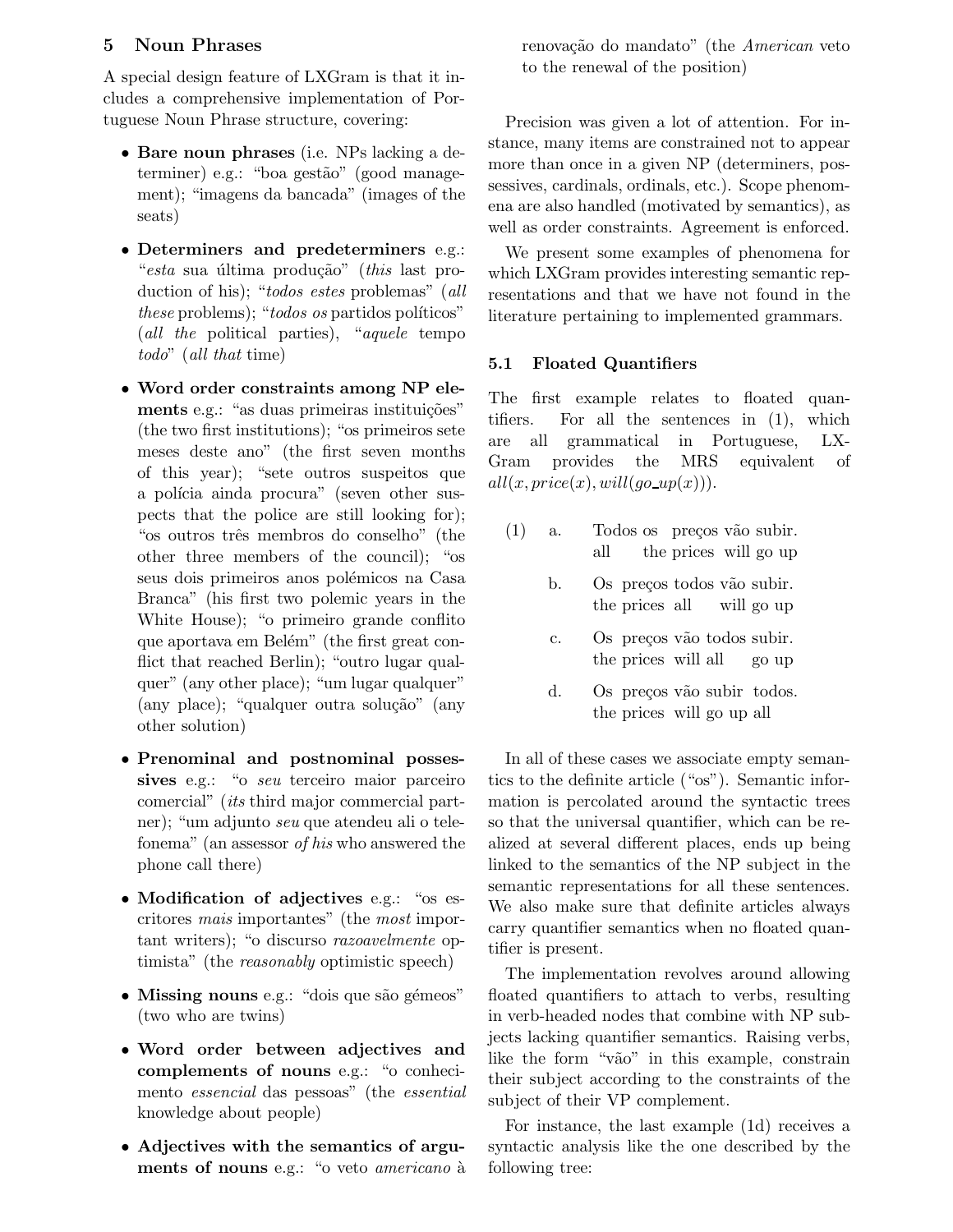

Here, NP abbreviates a feature structure that describes a noun phrase (of the semantic type  $\langle\langle e,t\rangle,t\rangle$ , and NP<sub> $\langle e,t\rangle$ </sub> abbreviates the constraints that describe an NP introduced by a determiner lacking quantifier semantics (i.e. an NP with an MRS representation that is similar to that of constituents with the the semantic type  $\langle e, t \rangle$ .

In HPSG, the subj feature encodes the constraints on the subject that a constituent selects.

We use a dedicated syntax rule to combine "subir" and "todos" (*floated-quant-phrase*), that creates a node requiring an NP with the semantic type  $\langle e, t \rangle$  as its subject.

The verb form "vão" is treated as a raising verb: in HPSG the syntactic requirements on the subject of a raising verb are the same as the requirements on the subject of the VP complement that that verb selects for. This is denoted by the boxed integers in this tree (which represent unification).

In this example, the VP complement of "vão" is the phrase "subir todos", as these two constituents are combined via the head-comp-phrase rule (selection of complements is represented in a way similar to the selection of subjects, but via the feature comps instead of the feature subj). The subject of the head-comp-phrase is the subject of its head daughter ("vão").

The topmost node is the result of applying a syntactic rule to project subjects to the left of their head (subj-head-phrase).

The example in (1c) is processed in a similar fashion:



In this example, the complement of "vão" is the node spanning "subir", which selects for a quantified subject. The subject of the raising verb is accordingly also a quantified NP.

Here, the rule to project a floated quantifier applies lower than the construction that projects complements, creating a node that requires a nonquantified subject.

The subj feature of head-complement constructions comes from the head daughter (the floated-quant-phrase node in this example). Therefore, the node produced by the head-compphrase rule also requires a non-quantified subject.

Note that the composition of semantics with MRS in based on the concatenation of the RELS and hcons lists associated to the various constituents and passing around the values of the features LTOP and INDEX (see Fig. 1). It is not based on function application. The composition of semantics with MRS is quite flexible.

### 5.2 Scope of Adjectives and Relative Clauses

The second example that we show here relates to the semantic scope between different elements of noun phrases. In particular, we can see a distinction in the interpretation of the two following examples:

- (2) a. um possível médico chinês a possible doctor Chinese a possible Chinese doctor
	- b. um possível médico que é a possible doctor who is chinês Chinese

a possible doctor who is Chinese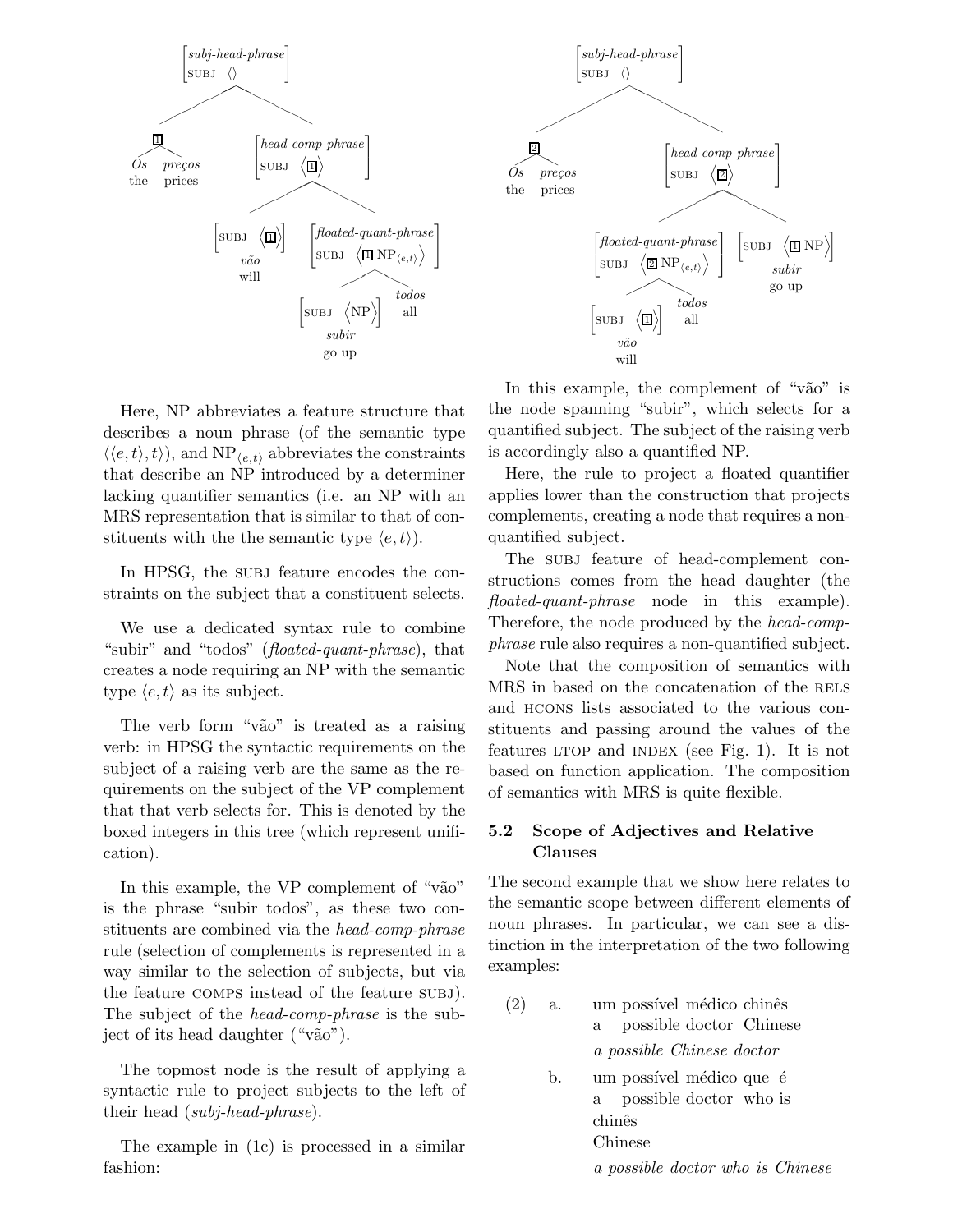In the first NP an entity is described as possibly being a Chinese doctor. The second NP describes an entity as possibly being a doctor and certainly being Chinese. Accordingly, LXGram delivers slightly different semantic representations for these two NPs. In the first case what is produced is similar to  $\lambda P$ .  $a(x, possible(dactor(x) \wedge$  $chinese(x), P(x)$ . The second NP is treated along the lines of  $\lambda P$ .  $a(x, possible(dactor(x)) \wedge$  $chinese(x), P(x)$ .

These two different readings are derived simply by constraining the relative syntactic scope of adjectives and relative clauses. Namely, LXGram forces prenominal adjectives to attach higher than postnominal adjectives (2a) but lower than relative clauses (2b). In this case, the scope differences in the semantic representations are simply derived from the differences in syntactic scope:



Of course, the following examples receive equivalent semantics:

a doctor who is Chinese

| (3) | a. um médico chinês         |
|-----|-----------------------------|
|     | a doctor chinese            |
|     | a Chinese doctor            |
|     | b. um médico que é chinês   |
|     | doctor who is Chinese<br>а. |

6 Evaluation

Some evaluation experiments were conducted to test LXGram's coverage. In one of them, a corpus with newspaper text (self-reference) was used, with 145 sentences. For this experiment, we used a part-of-speech tagger and a morphological analyzer (self-reference) in order to guess some information about out-of-vocabulary words. A default value was assumed for the missing subcategorization information (all unknown verbs were treated as transitive verbs). The average sentence length was 22 words. In this experiment, 13.1% of all sentences received at least one parse by the grammar.<sup>2</sup> On the same test corpus, the aver-

age time it took for a sentence to parse was 1.1 seconds on a P4 machine at 3GHz. The average amount of memory required to analyze a sentence was 145.5MB.

In another experiment, with 180000 short sentences (5 to 9 words) selected randomly from two newspaper corpora (CETEMPublico and CETENFolha), LXGram had achieved 26% coverage, using a similar approach to handle unknown words (self-reference).

During the development of LXGram we maintain several test suites, consisting of example sentences for the implemented phenomena. The test suites use a controlled vocabulary. Also, several examples attest several phenomena, in order to test the interaction of the different modules. They are very useful to test the syntax rules of the grammar and the semantics that LXGram produces, and for regression testing. The test suite for NPs contains 851 sentences (429 of which are negative examples, that the grammar should not parse). The average sentence length is 5.3 words  $(2-16)$ . On this test suite LXGram has  $100\%$  coverage and 0% overgeneration. The average time needed to analyze a sentence is 0.11 seconds, with an average memory requirement of 15.5MB. Plotting parse time by sentence length, we see an approximately linear increase in parse time with this test suite.

#### 7 Applications and Further Work

We have used LXGram to automatically discriminate between texts written in European Portuguese and Brazilian Portuguese, with encouraging results, which match the results obtained with other dialect detection methodologies. (selfreference).<sup>3</sup>

Additionally, we are working towards integrating it with an existing question answering system (self-reference).<sup>4</sup> This is in part the reason for the special focus on NPs, as these constituents are often short answers to factoid questions.

Because the grammar is entirely bidirectional, a paraphraser is gained for free from the implementation of LXGram: the grammar can simply

 $2$ Note that one of the HPSGs with the broadest coverage at the moment, the ERG, covers 17% of the British

National Corpus. The main cause of parse failure is outof-vocabulary words.

<sup>&</sup>lt;sup>3</sup>In particular, the results obtained with LXGram were quite similar to the results obtained with the standard methods (based on character n-grams) that are used to identify the language in which a given text is written, when used for this purpose.

 ${}^{4}$ See (Bobrow et al., 2007) for a similar approach, where an LFG is employed in a question answering system aiming at high precision.